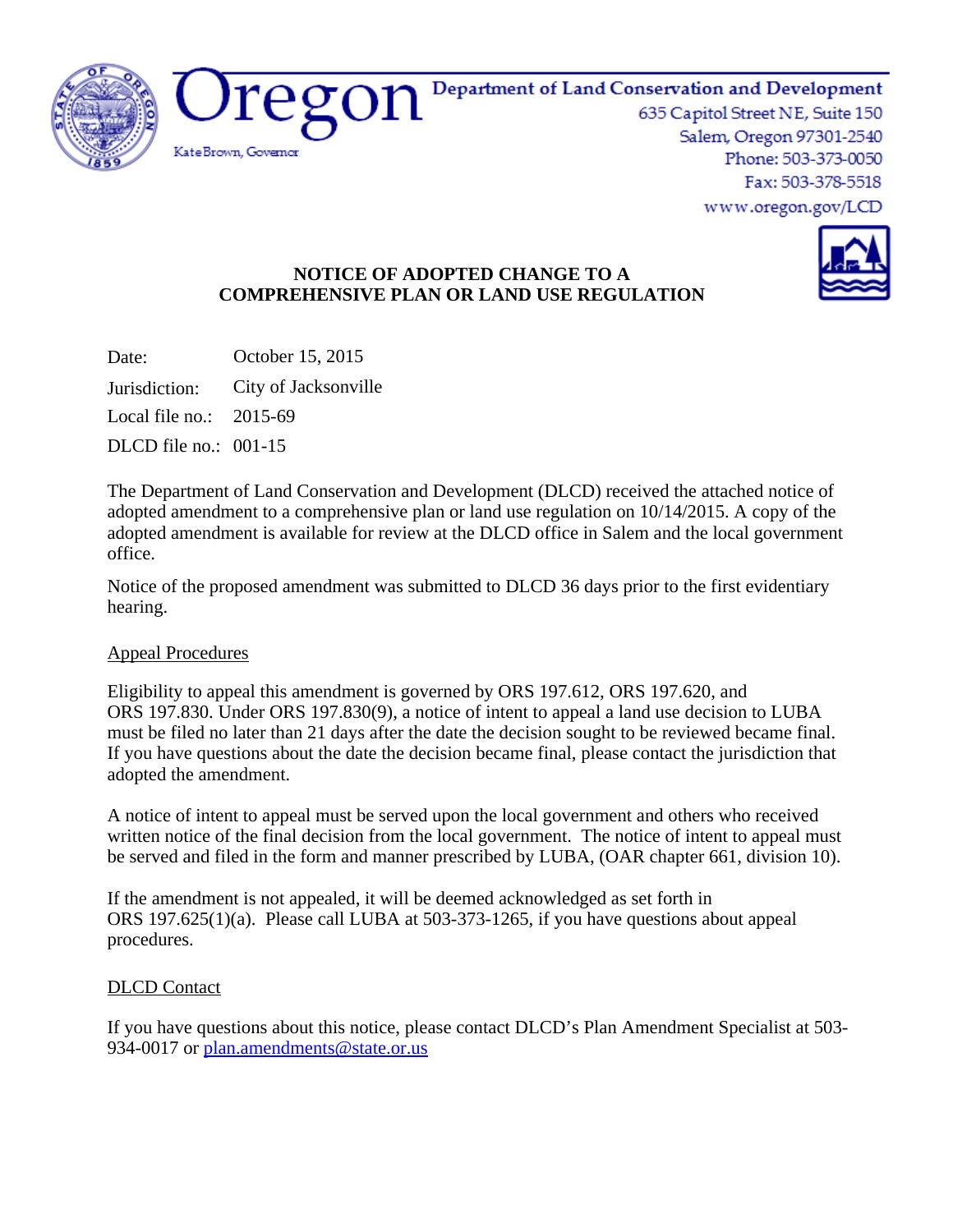

# **DLCD FORM 2 NOTICE OF ADOPTED CHANGE TO A COMPREHENSIVE PLAN OR LAND USE REGULATION**

| <b>FOR DLCD USE</b>        |  |
|----------------------------|--|
| File No.: $001-15$ {23835} |  |
| $R$ aceived: 10/14/2015    |  |

Local governments are required to send notice of an adopted change to a comprehensive plan or land use regulation **no more than 20 days after the adoption**. (*See* [OAR 660-018-0040\)](http://arcweb.sos.state.or.us/pages/rules/oars_600/oar_660/660_018.html). The rules require that the notice include a completed copy of this form. **This notice form is not for submittal of a completed periodic review task or a plan amendment reviewed in the manner of periodic review.** Use [Form 4](http://www.oregon.gov/LCD/Pages/forms.aspx) for an adopted urban growth boundary including over 50 acres by a city with a population greater than 2,500 within the UGB or an urban growth boundary amendment over 100 acres adopted by a metropolitan service district. Use [Form 5](http://www.oregon.gov/LCD/Pages/forms.aspx) for an adopted urban reserve designation, or amendment to add over 50 acres, by a city with a population greater than 2,500 within the UGB. Use [Form 6](http://www.oregon.gov/LCD/Pages/forms.aspx) with submittal of an adopted periodic review task.

Jurisdiction: City of Jacksonville

Local file no.: **2015-69**

Date of adoption: 10/6/15 Date sent: 10/14/2015

Was Notice of a Proposed Change (Form 1) submitted to DLCD?

 Yes: Date (use the date of last revision if a revised Form 1was submitted): 6/2/15 No

| Is the adopted change different from what was described in the Notice of Proposed Change? Yes | N <sub>0</sub> |
|-----------------------------------------------------------------------------------------------|----------------|
| If yes, describe how the adoption differs from the proposal:                                  |                |

| Local contact (name and title): Dick Converse - Interim Planning Director |                             |             |  |
|---------------------------------------------------------------------------|-----------------------------|-------------|--|
| Phone: 541-423-1373                                                       | E-mail: dconverse@rvcog.org |             |  |
| Street address: PO Box 3275                                               | <b>City: Central Point</b>  | Zip: 97502- |  |

## **PLEASE COMPLETE ALL OF THE FOLLOWING SECTIONS THAT APPLY**

#### **For a change to comprehensive plan text:**

Identify the sections of the plan that were added or amended and which statewide planning goals those sections implement, if any:

#### **For a change to a comprehensive plan map:**

Identify the former and new map designations and the area affected:

| Change from HR         | to SP | 10.55 acres. |        | A goal exception was required for this change. |
|------------------------|-------|--------------|--------|------------------------------------------------|
| Change from<br>change. | to    |              | acres. | A goal exception was required for this         |
| Change from<br>change. | to    |              | acres. | A goal exception was required for this         |
| Change from            | to    |              | acres. | A goal exception was required for this change. |

Location of affected property (T, R, Sec., TL and address): 372W29C Tax lot 1401

The subject property is entirely within an urban growth boundary

The subject property is partially within an urban growth boundary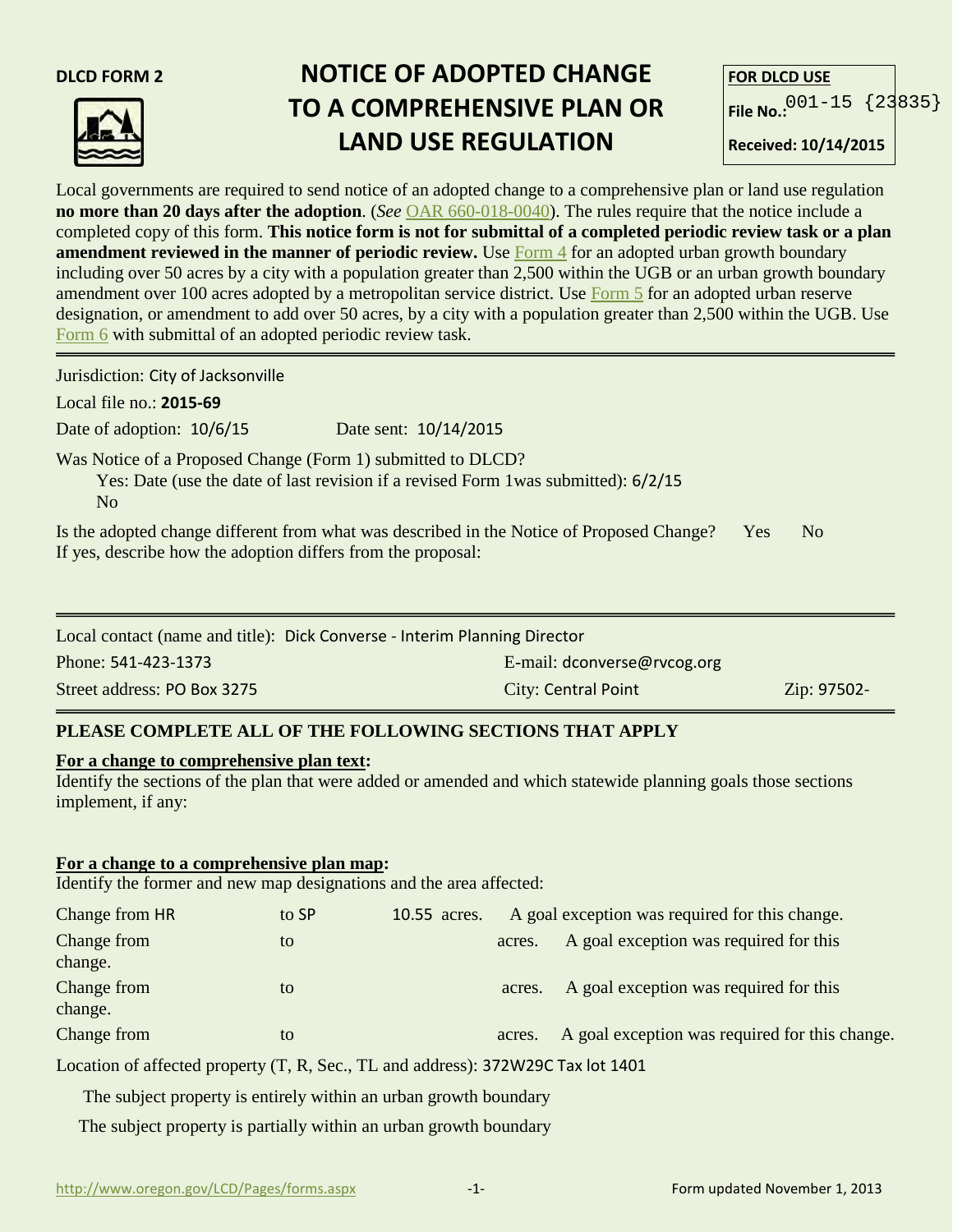**If the comprehensive plan map change is a UGB amendment** including less than 50 acres and/or by a city with a population less than 2,500 in the urban area, indicate the number of acres of the former rural plan designation, by type, included in the boundary.

| Exclusive Farm Use – Acres:             | Non-resource $-$ Acres:                      |  |
|-----------------------------------------|----------------------------------------------|--|
| Forest – Acres:                         | Marginal Lands – Acres:                      |  |
| Rural Residential – Acres:              | Natural Resource/Coastal/Open Space – Acres: |  |
| Rural Commercial or Industrial – Acres: | Other:<br>$-$ Acres:                         |  |

**If the comprehensive plan map change is an urban reserve** amendment including less than 50 acres, or establishment or amendment of an urban reserve by a city with a population less than 2,500 in the urban area, indicate the number of acres, by plan designation, included in the boundary.

| Exclusive Farm Use – Acres:             | Non-resource $-$ Acres:                      |  |  |
|-----------------------------------------|----------------------------------------------|--|--|
| Forest – Acres:                         | Marginal Lands – Acres:                      |  |  |
| Rural Residential – Acres:              | Natural Resource/Coastal/Open Space – Acres: |  |  |
| Rural Commercial or Industrial – Acres: | Other:<br>$-$ Acres:                         |  |  |

#### **For a change to the text of an ordinance or code:**

Identify the sections of the ordinance or code that were added or amended by title and number:

#### **For a change to a zoning map:**

Identify the former and new base zone designations and the area affected:

| Change from HR-1                                                                         | to SP        | Acres: 10.55   |  |  |  |
|------------------------------------------------------------------------------------------|--------------|----------------|--|--|--|
| Change from                                                                              | to           | Acres:         |  |  |  |
| Change from                                                                              | to           | Acres:         |  |  |  |
| Change from                                                                              | to           | Acres:         |  |  |  |
| Identify additions to or removal from an overlay zone designation and the area affected: |              |                |  |  |  |
| Overlay zone designation:                                                                | Acres added: | Acres removed: |  |  |  |
| Location of affected property (T, R, Sec., TL and address): 372W29C Tax Lot 1401         |              |                |  |  |  |

List affected state or federal agencies, local governments and special districts: DLCD, Jacksonville Fire Department, Cemetery Commission

Identify supplemental information that is included because it may be useful to inform DLCD or members of the public of the effect of the actual change that has been submitted with this Notice of Adopted Change, if any. If the submittal, including supplementary materials, exceeds 100 pages, include a summary of the amendment briefly describing its purpose and requirements.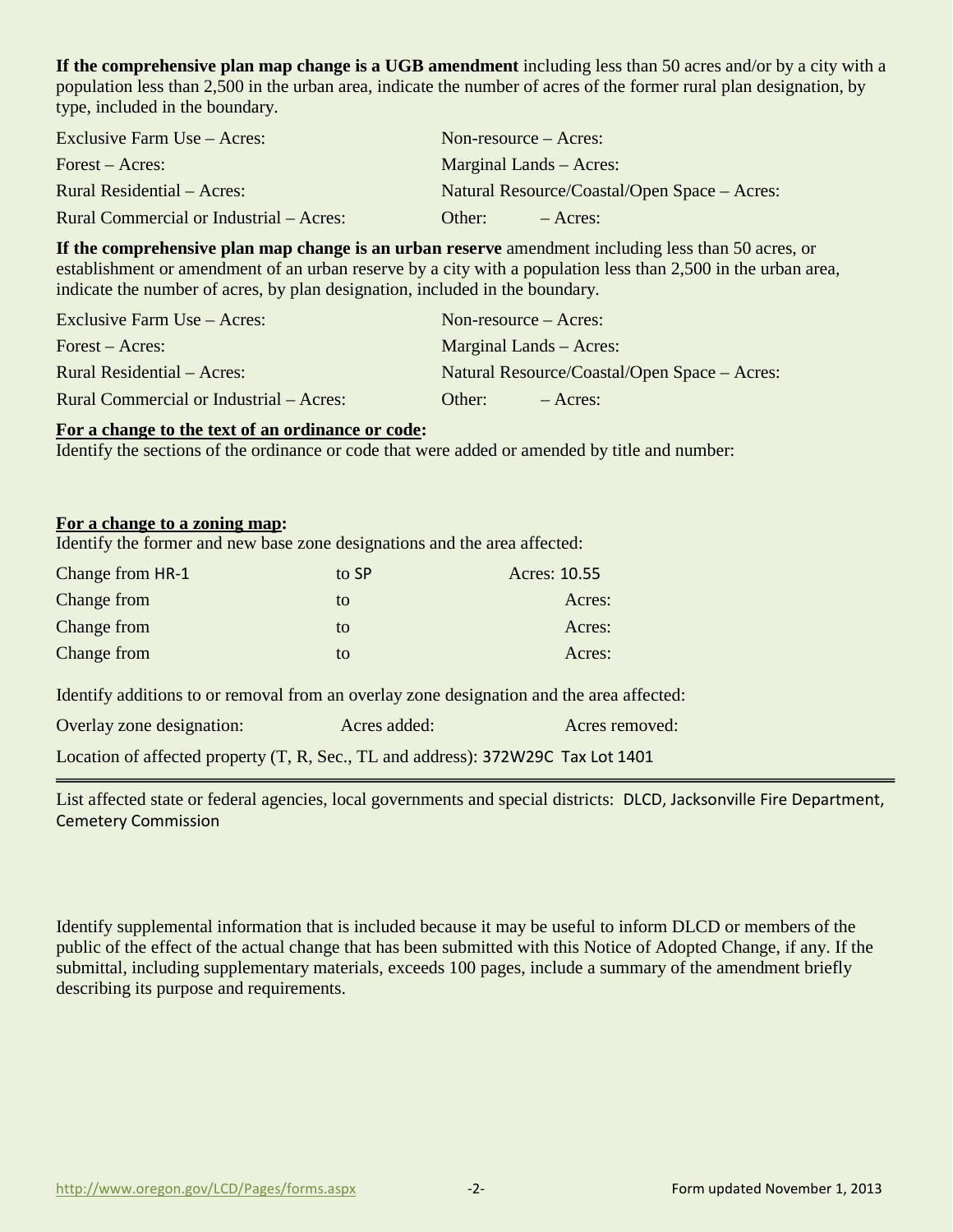# **ORDINANCE NO 02015-007**

**AN ORDINANCE OF THE COUNCIL OF THE CITY OF JACKSONVILLE AMENDING THE COMPREHENSIVE PLAN AND ZONING MAP AMENDMENT FROM HR-1 (HILLSIDE RESIDENTIAL) TO SP (SPECIAL PROTECTION) TO PERMIT EXPANSION OF THE JACKSONVILLE CEMETERY INTO A 10.55-ACRE PARCEL NORTH OF AND ADJACENT TO THE EXISTING CEMETERY.** 

#### **WHEREAS:**

1. The Comprehensive Plan of the City of Jacksonville was adopted October 19, 1982. The Zoning Regulations of the City of Jacksonville, adopted in 1982 and subsequently updated, are part of the City of Jacksonville Code of Ordinances; and

2. The City of Jacksonville, owner of the subject property, proposed amendments to the Comprehensive Plan Map and Zoning Map; and

3. In terms of physical conditions and characteristics, location and availability of services, the property is appropriate for the proposed SP zoning designation; and

4. The applicable criteria from the Comprehensive Plan and the Zoning Regulations are satisfied, and approval of the proposal is recommended by the Jacksonville Planning Commission to the City Council.

**NOW, THEREFORE,** the City of Jacksonville ordains as follows:

**Section 1.** The Comprehensive Plan Map is hereby amended to include the property identified by Assessor's Map as 372W29C, Tax Lot# 1401, shown in Exhibit "A", to be entirely within the Special Protection Comprehensive Plan Map designation; and

**Section 2.** The Zoning Map is hereby amended to include all of tax lot 1401, shown in Exhibit "A", to be entirely within the SP Zoning Map designation.

PASSED this 6th day of October. 2015 by the City Council of the City of Jacksonville, Oregon.

*g}\_J,*  Paul Beck-

ATTEST:

berlyn Collin's, City Red